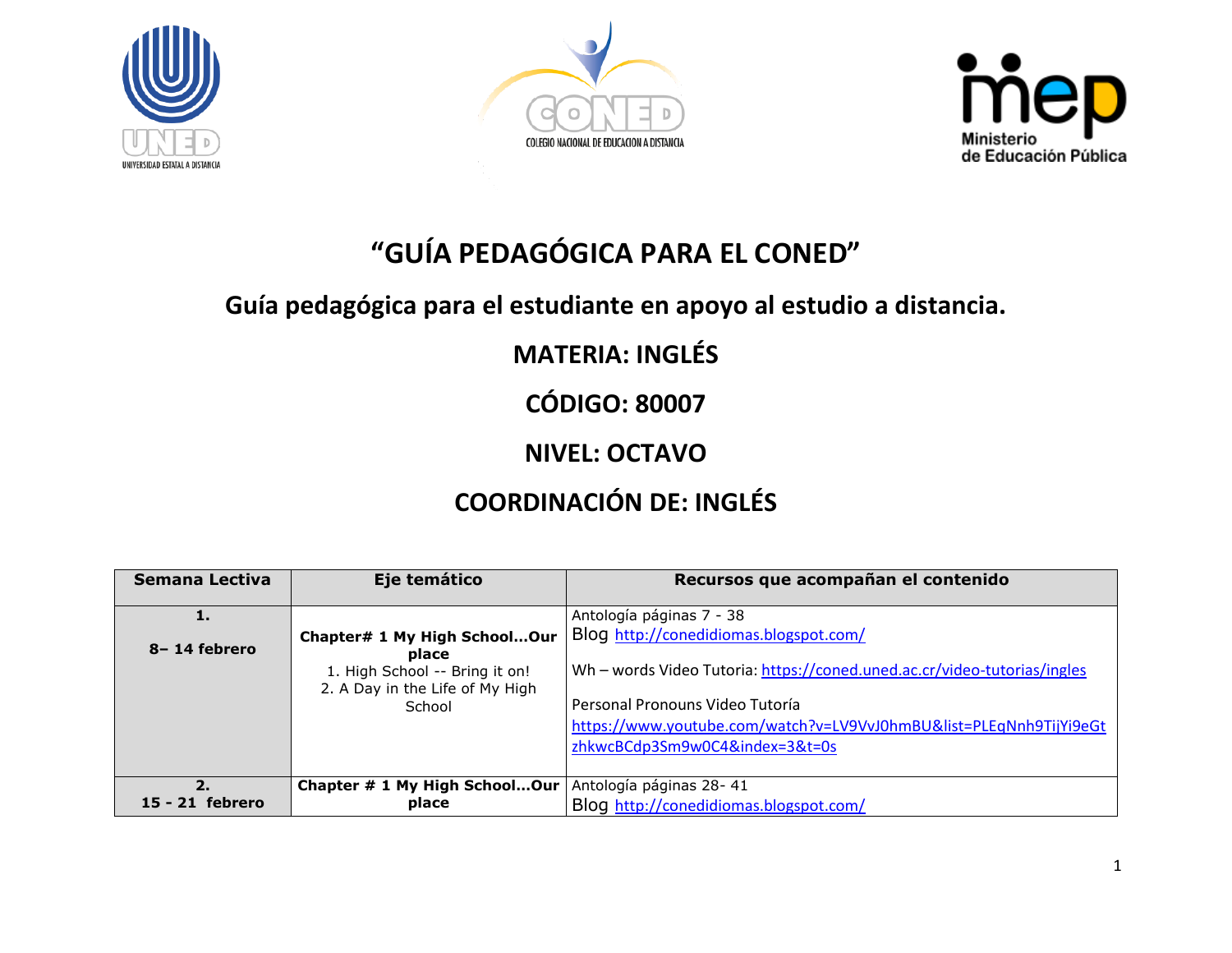





|                                   | 3. What is Your Next Class?<br>4. High School Through my Friend's<br>Eyes                                                  | Frequency Adverbs Video Tutoria: https://coned.uned.ac.cr/video-<br>tutorias/ingles                                                                          |
|-----------------------------------|----------------------------------------------------------------------------------------------------------------------------|--------------------------------------------------------------------------------------------------------------------------------------------------------------|
| 3.<br>22-28 febrero               | Chapter # 2 Let the Good Times<br><b>Roll!</b><br>1. Fun times: Inside and Out<br>2. What 's your favorite?<br>Pages 41-55 | Antología paginas 41-55<br>Blog http://conedidiomas.blogspot.com/                                                                                            |
| 4.<br>1-7 marzo                   | <b>Entrega I Tarea</b>                                                                                                     | Antología páginas 56 - 66<br>Blog http://conedidiomas.blogspot.com/<br>Tips for an Oral presentation<br>https://www.wikihow.com/Prepare-an-Oral-Presentation |
| 5.<br>$8 - 14$ marzo              | Chapter # 2 Let the Good Times<br>Roll!<br>3. Ready to play: Tell me the rules<br>4. Up Close and Personal                 | Realizar los ejercicios de las unidades de la antología.<br>Día de las madres                                                                                |
| 6.<br>15-21 marzo                 | <b>REPASO</b>                                                                                                              |                                                                                                                                                              |
| $\overline{7}$ .<br>22 - 28 marzo | I EVALUACIÓN                                                                                                               |                                                                                                                                                              |
| 8.<br>29 marzo – $4$<br>abril     | <b>Semana Santa</b>                                                                                                        |                                                                                                                                                              |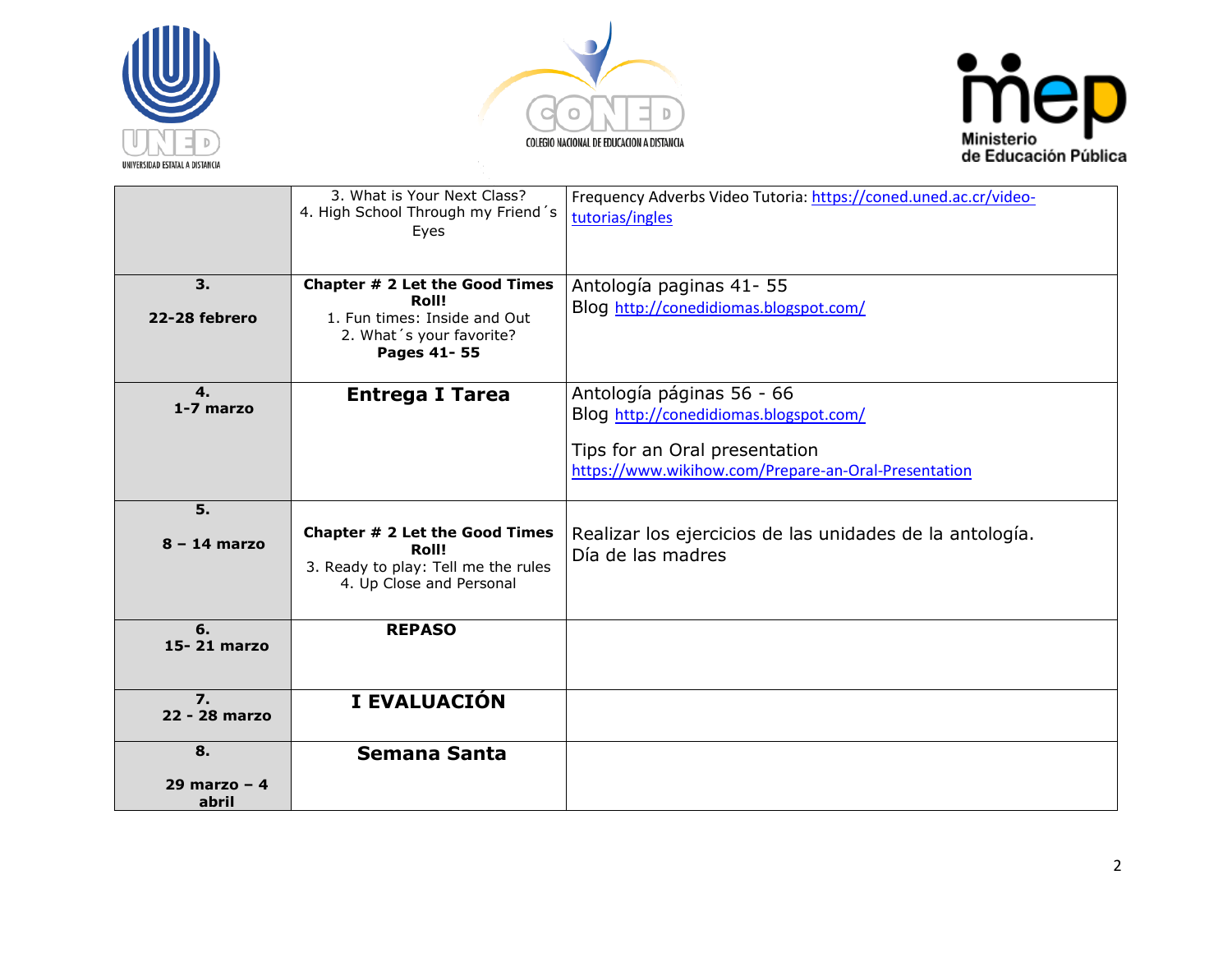





| 9.                   | Chapter # 3 Something to<br>Celebrate!                                                                                                                       |                                                                    |
|----------------------|--------------------------------------------------------------------------------------------------------------------------------------------------------------|--------------------------------------------------------------------|
| 5 - 11 abril         | 1. Let's celebrate: Holidays with My<br>Family                                                                                                               | Antología páginas 67 -82<br>Blog http://conedidiomas.blogspot.com/ |
|                      | 2. Let's celebrate: Latin American<br>Holidays and Festivals<br>Pages 67-82                                                                                  |                                                                    |
| 10.<br>12 - 18 abril | <b>Entrega II Tarea</b>                                                                                                                                      | Antología paginas 82 - 97                                          |
|                      | Chapter # 3 Something to<br>Celebrate!<br>3. Let's celebrate: Holidays and<br>Festivals around the World<br>4. A holiday to remember: One of<br>my favorites | Blog http://conedidiomas.blogspot.com/                             |
|                      | <b>Pages 82-97</b>                                                                                                                                           |                                                                    |
| 11.                  | <b>Chapter # 4 Going Shopping!</b>                                                                                                                           |                                                                    |
| 19 - 25 abril        | 1. Welcome to my town                                                                                                                                        | Antología 105 - 132<br>Blog http://conedidiomas.blogspot.com/      |
|                      | 2. Getting what I need at the right<br>place                                                                                                                 |                                                                    |
|                      | Pages 105-119                                                                                                                                                |                                                                    |
|                      | 3. Where is it?                                                                                                                                              |                                                                    |
|                      | 4. How can I get there?                                                                                                                                      |                                                                    |
|                      | Pages 120 - 132                                                                                                                                              |                                                                    |
| 12.                  | II EVALUACIÓN                                                                                                                                                |                                                                    |
| $26$ abril - 2 mayo  |                                                                                                                                                              |                                                                    |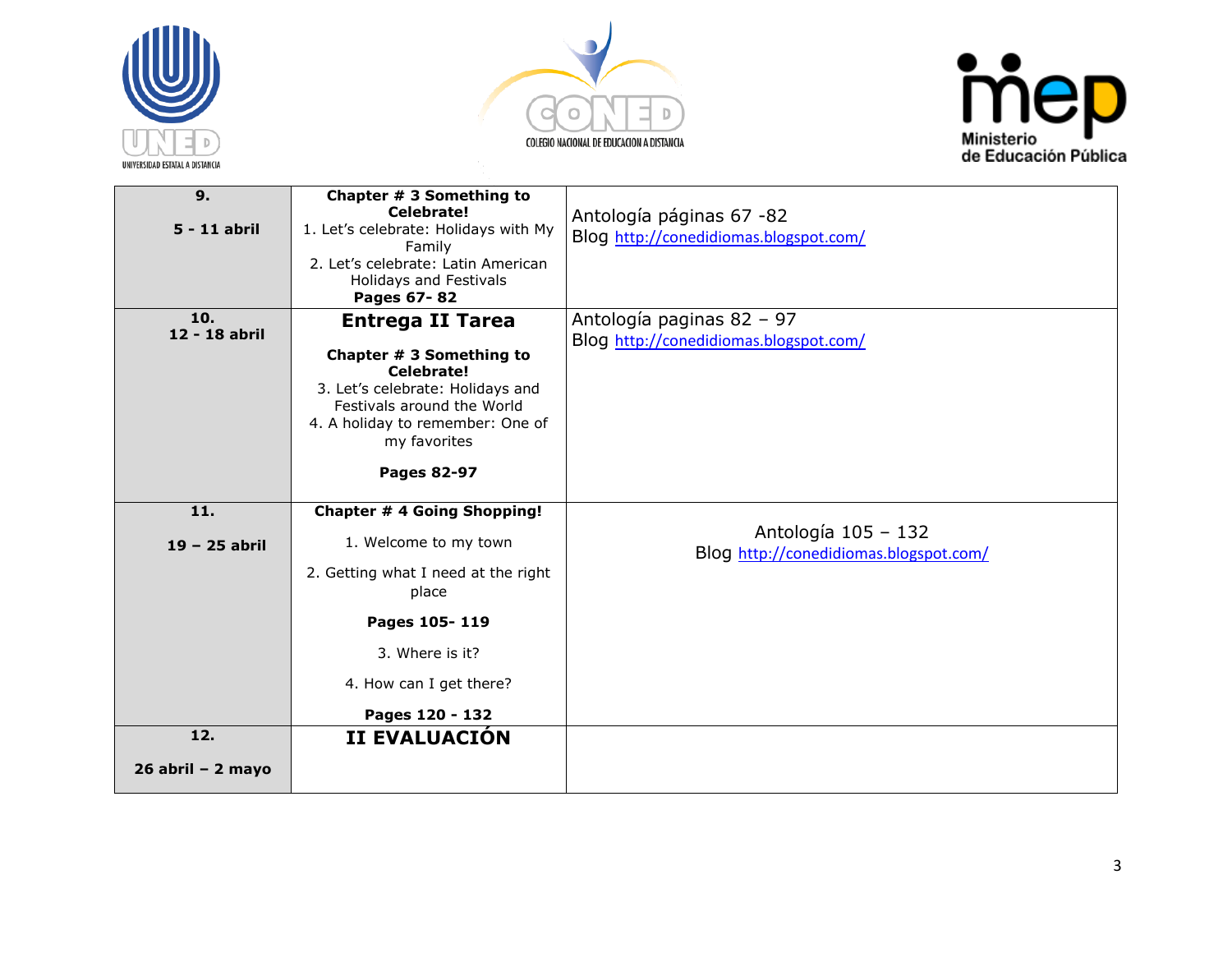





| 13.            | Chapter # 5 Unforgettable                          |                                                                                                   |
|----------------|----------------------------------------------------|---------------------------------------------------------------------------------------------------|
| $3 - 9$ mayo   | <b>Events</b>                                      | Ejercicios de la Antología.                                                                       |
|                | 1. A Day I'll Never Forget: in My<br>Personal Life |                                                                                                   |
|                | 2. An Event I'll Never Forget: with<br>My Family   |                                                                                                   |
|                | Pages 133-145                                      |                                                                                                   |
| 14.            | <b>ENTREGA III</b>                                 |                                                                                                   |
| $10 - 16$ mayo | Chapter # 5 Unforgettable<br><b>Events</b>         | Antología<br>Links: https://www.youtube.com/watch?v=8YpH9oaEBEc                                   |
|                | 3. An Event I'll Never Forget: in<br>Costa Rica    | https://www.youtube.com/watch?v=HJ6qCtJCwa8                                                       |
|                | 4. An Event I'll Never Forget: in the<br>World     |                                                                                                   |
|                | Pages 146-154                                      |                                                                                                   |
| 15.            | Chapter # 6 Amazing Costa Rica!                    |                                                                                                   |
| $17 - 23$ mayo | 1. Beautiful Costa Rica                            | Antologia                                                                                         |
|                | 2. Hiking, Biking and Walking Around<br>Costa Rica | https://www.youtube.com/watch?v=9JtB h1XE I<br>Links: https://www.youtube.com/watch?v=zJGgiUCE0bA |
|                | Pages 157-177                                      |                                                                                                   |
|                | <b>Chapter # 6 Amazing Costa Rica!</b>             |                                                                                                   |
|                | 3. Traveling Necessities                           |                                                                                                   |
|                | 4. Planning My Perfect Vacation                    |                                                                                                   |
|                | Pages 177-185                                      |                                                                                                   |